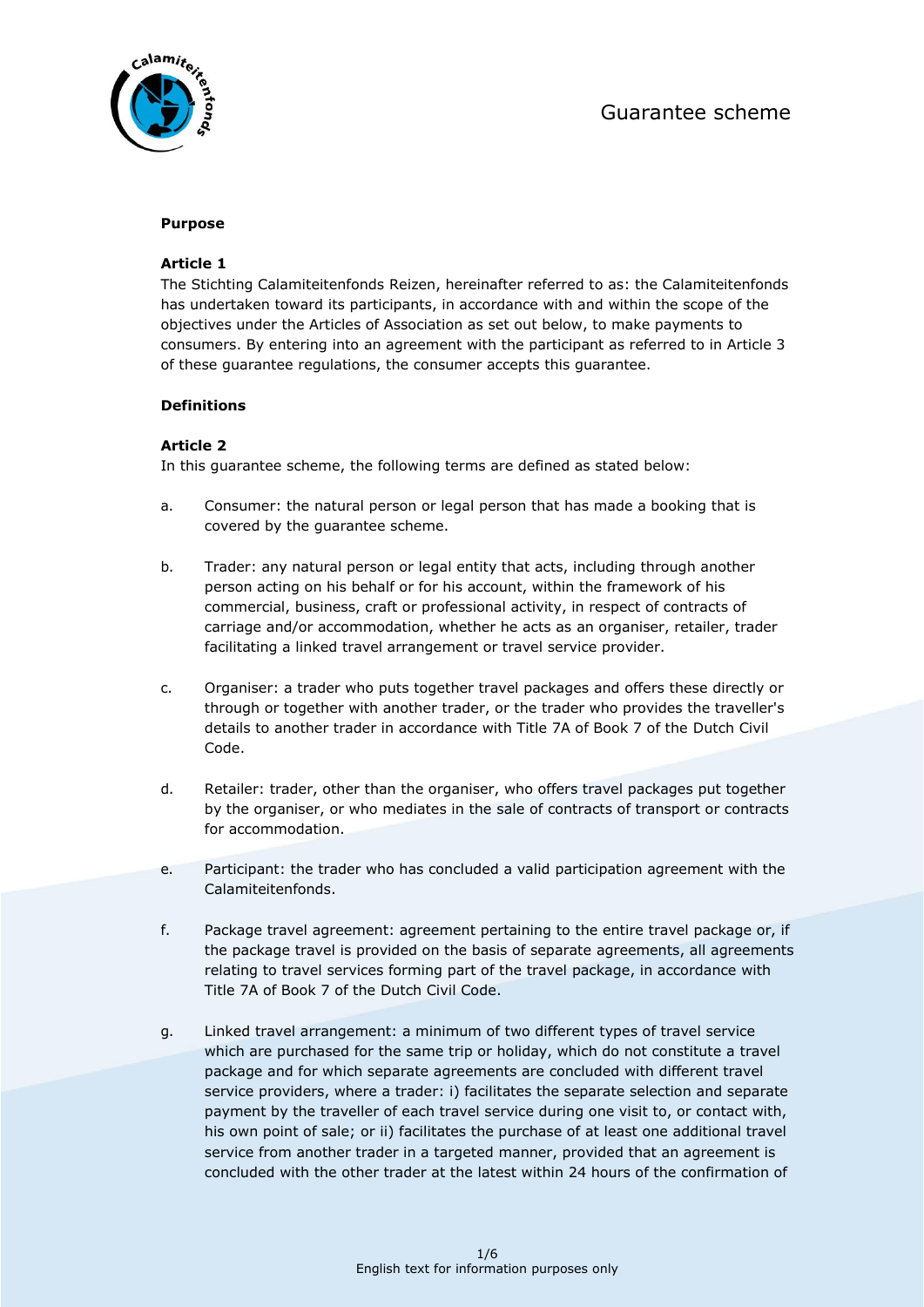

the booking of the first travel service, this in accordance with Title 7A of Book 7 of the Dutch Civil Code.

- h. Contract for transport: agreement regarding passenger transport, such as by bus or by boat.
- i. Contract for accommodation: a contract for accommodation which is not an essential part of passenger transport and which is not intended for habitation, such as a hotel or a holiday apartment.
- j. Booking: a package travel agreement, linked travel arrangement, contract for transport or contract for accommodation concluded with a consumer.
- k. Catastrophe: an abnormal event caused by an act of war or a natural disaster.
- l. Catastrophe Committee: independent body of the foundation that takes decisions in respect of catastrophes and situations qualifying for payment (of damages).
- m. Situation qualifying for payment (of damages): if, in the case of a catastrophe, there is danger to the person and/or property of the consumer or if the infrastructure is damaged to such an extent that the performance of its obligations arising from a booking with a consumer cannot reasonably be expected from the participant.

## **n. Payments**

- 1. The foundation has the objective of making payments to or for consumers, with regard to package travel agreements, linked travel arrangements or contracts for transport or contracts for accommodation offered and concluded on the Dutch market, if these consumers suffer financial loss in the event the participant cannot or may not (fully) meet its obligations due to a catastrophe or an impending catastrophe.
- 2. Airline tickets and car rental which are not part of a package are not covered under this guarantee scheme.
- 3. The payments referred to in paragraph 1 will be made only if and insofar as:
	- a. the agreement has been concluded with a participant in the Calamiteitenfonds;
	- b. the Catastrophe Committee has determined and announced that, for the location where the agreement is to be performed, a situation qualifying for payment (of damages) exists or has existed and the travel, transport or accommodation commenced before the determination was announced;
	- c. the consumer is unable to recover damages from third parties or the participant.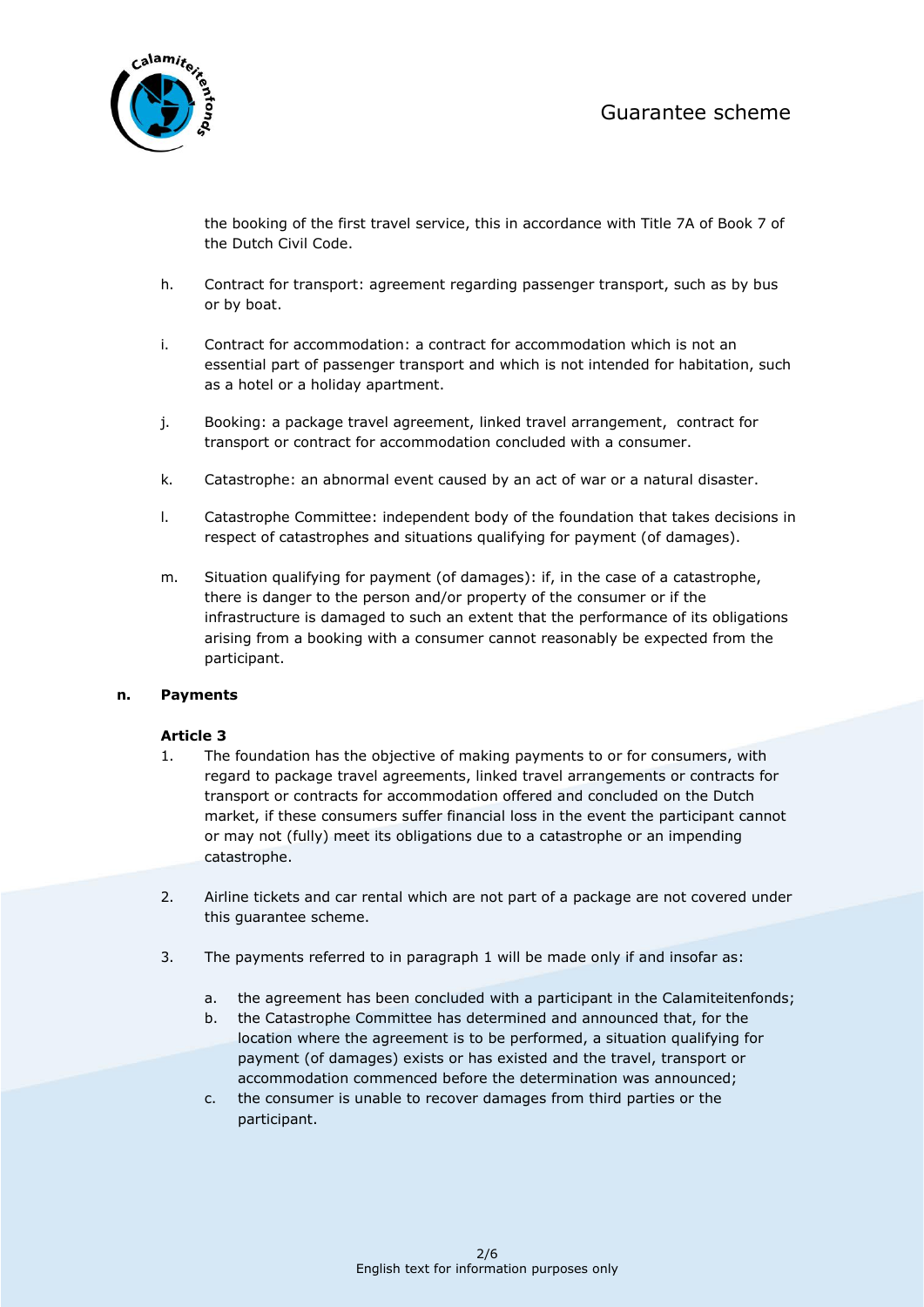

- 4. The payments referred to in paragraph 1 will not exceed the amount paid for travel, transport or accommodation costs, if applicable increased by the additional costs of repatriation or of the modification of the trip or accommodation. Excluded from compensation are paid insurance premiums and other payments, such as policy fees, visa fees, change fees, fax and telephone costs, administrative costs, credit card fees, deposits and the consumer contribution to the Calamiteitenfonds.
- 5. If and insofar as entitlement to damages under the above provisions exists, the payment obligation of the Calamiteitenfonds is limited to an amount of twelve thousand and five hundred ( $\epsilon$  12,500) per claim for each traveller. The excess is insured by the Calamiteitenfonds on behalf of the consumer with Europeesche Verzekeringen. In the case of damage, the Calamiteitenfonds will settle the damage with Europeesche Verzekeringen on behalf of the consumer involved, notwithstanding the right of the consumer as insured party to apply directly to Europeesche Verzekeringen for payment.
- 6. Payments referred to in paragraph 1 are made only in the event the consumer has paid the booking in cash and/or by bank. No payments will be made for bookings made on the basis of lotteries, trading stamps, vouchers, air miles and similar bookings not fully paid with cash or by bank transfer.

# **Situation qualifying for payment (of damages)**

## **Article 4**

- 1. Whether a situation qualifying for payment (of damages) as referred to in Article 2 point i. exists will be solely assessed by the Catastrophe Committee as referred to in Article 14 of the Articles of Association of the Calamiteitenfonds.
- 2. The consumer should on penalty of losing his entitlement to payment follow the determination and instructions of the Catastrophe Committee. The Calamiteitenfonds will provide notification of this as soon as possible, amongst others through the public media and/or the participant.

## **Restriction of cover**

- 1. Whether a restriction of cover as referred to in Article 13 paragraph 4 of the Articles of Association should be set is solely at the discretion of the Catastrophe Committee as referred to in Article 14 of the Articles of Association of the foundation.
- 2. After publication of a restriction of cover, both the participant and the consumer to whose booking the restriction of cover applies are entitled to cancel the package travel agreement, contract of transport or contract of accommodation free of charge, in accordance with the provisions on cancellation without charge of the ANVR Travel Terms and Conditions.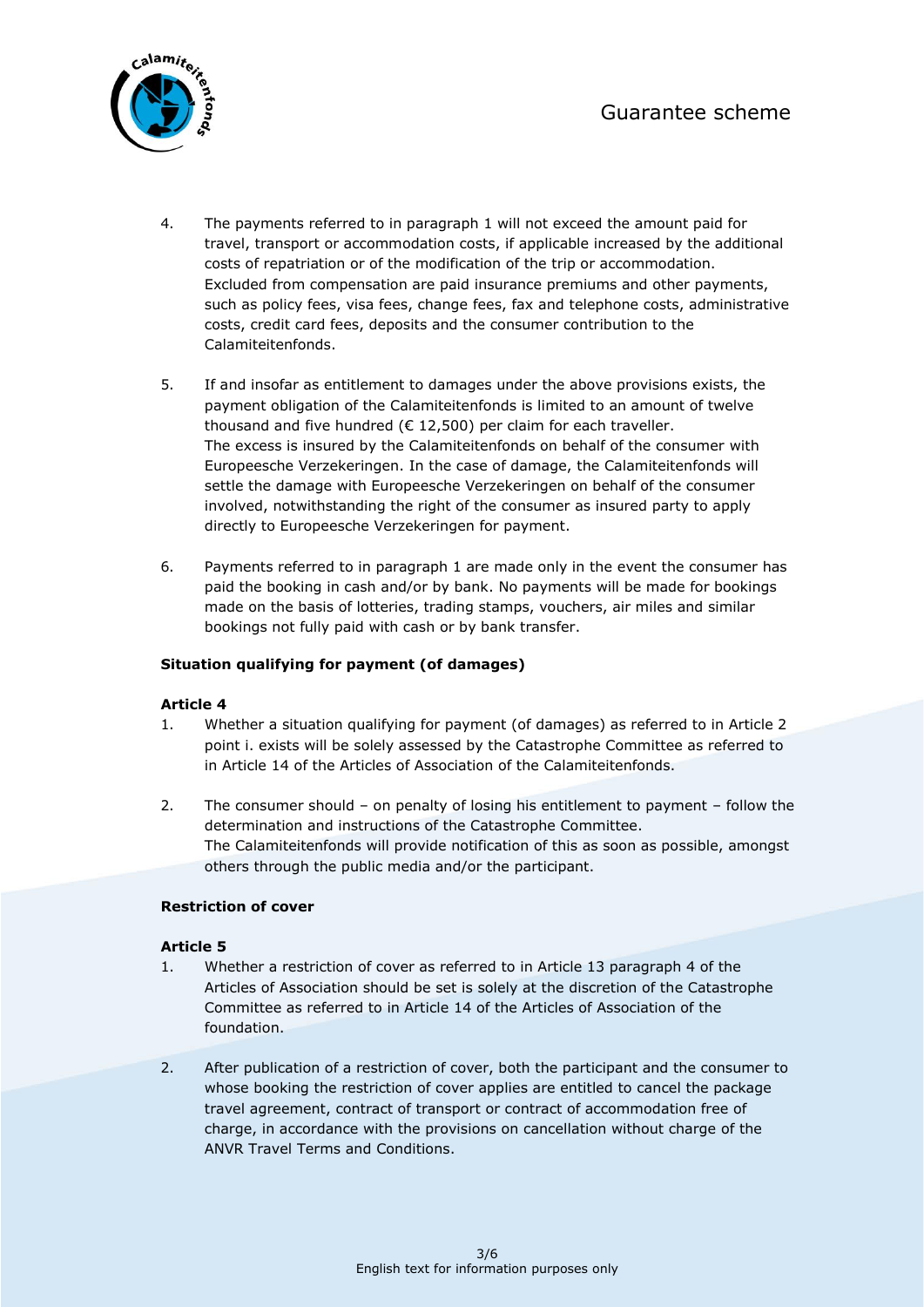

The consumer who does not use the option to cancel his contract will no longer be entitled to any payment as referred to in Article 2 of the Articles of Association with respect to such contract.

3. The consumer who, after the publication of a restriction of cover, concludes an agreement as referred to in Article 2 paragraph 1 of the Articles of Association, to which the restriction of cover applies, is not entitled to a guarantee from the Calamiteitenfonds.

# **Persons entitled**

# **Article 6**

Within the limits of the above, in principle a consumer who is party to a package travel agreement, linked travel arrangement, contract for transport or contract for accommodation with a participant and who is also in possession of a booking form or invoice with the related proofs of payment will be eligible for payment by the Calamiteitenfonds.

# **Damages / payment**

- 1. The financial loss of the consumer to be compensated within the meaning of Article 3 paragraph 1 – excluding all other (financial) loss – shall mean:
	- if the trip was cancelled prematurely: the possible additional costs of repatriation and the loss of the travel sum (or a corresponding part of the travel sum if the trip was taken in part);
	- if the trip is continued in modified form: the additional travel costs associated with the change, but only to the extent the modified trip is comparable to the original trip with regard to nature and price.
- 2. The consumer is only entitled to claim payment by the Calamiteitenfonds if the Calamiteitenfonds, within the limits of its objects and this guarantee scheme, is obliged to make a payment to or for the consumer, taking into account Article 12 and provided that the consumer has complied with the obligations referred to below.
- 3. The Calamiteitenfonds is not liable for damage of the consumer resulting from a determination or instructions within the meaning of Article 13 of the articles of association.
- 4. To the extent the damage of the consumer eligible for payment is or will be paid by the participant, the participant will be subrogated to the rights of the consumer towards the Calamiteitenfonds.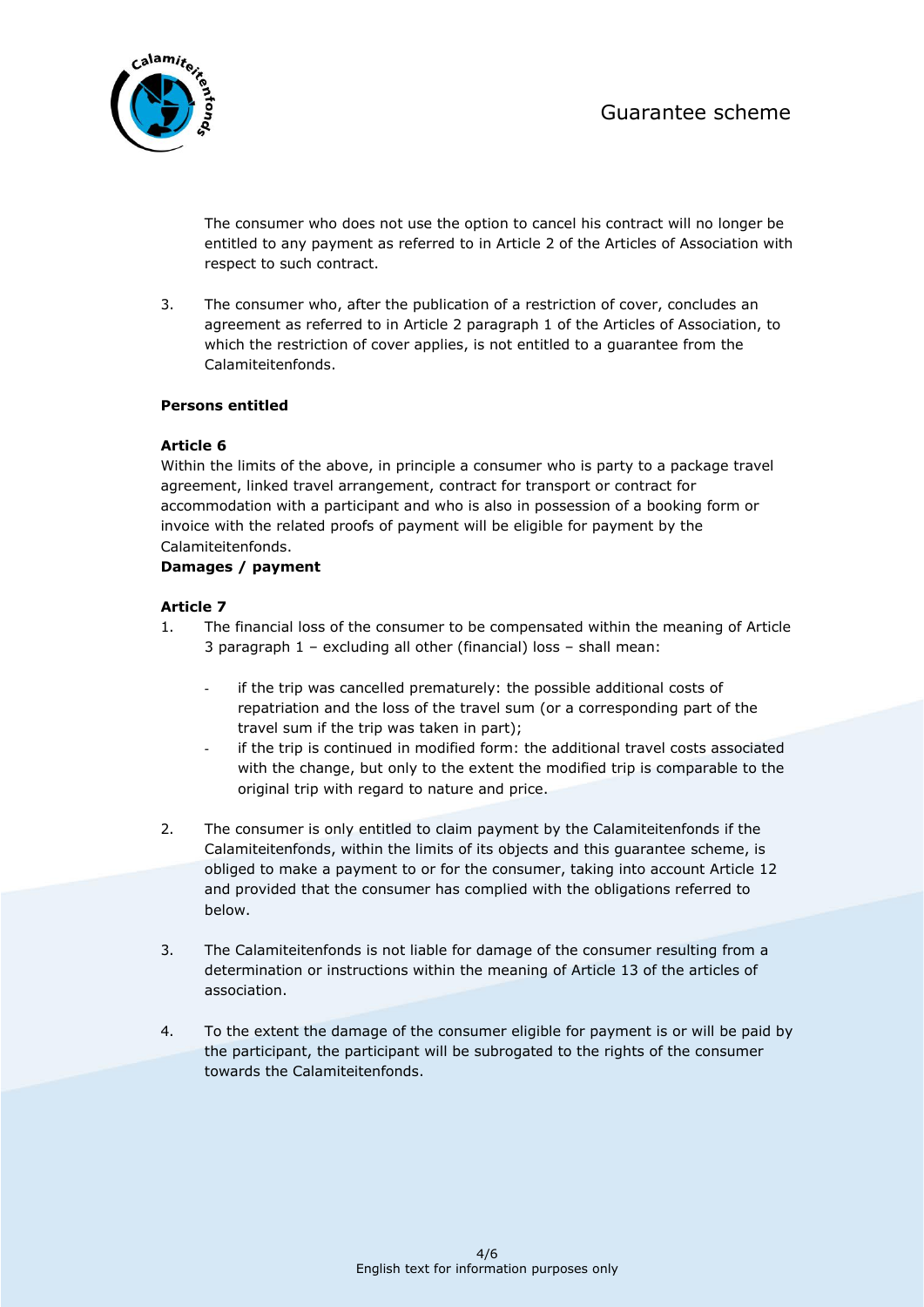

# **Obligations of the consumer**

### **Article 8**

- 1. The consumer is obliged to lodge his claim against the Calamiteitenfonds no later than one month after returning from the trip under penalty of forfeiting his rights.
- 2. The consumer shall lodge his claim with the participant in order to claim payment.
- 3. If the participant unexpectedly provides no or insufficient assistance in obtaining payment, the consumer may file his claim directly with the Calamiteitenfonds.
- 4. Each consumer is obliged, when submitting his claim to the participant or the Calamiteitenfonds, to submit and deliver:
	- 1. the invoice;
	- 2. the related proofs of payment.
- 5. As long as one of the documents to be submitted and delivered based on the above is missing, the consumer will have no right to payment.

### **Mandate and power of attorney**

## **Article 9**

The consumer is considered to have given the participant a mandate and power of attorney to do everything that is necessary in order to collect the amount to which the consumer is entitled towards the Calamiteitenfonds pursuant to its guarantee.

### **Recourse and assignment**

- 1. In the event that the Calamiteitenfonds makes payments to or on behalf of the consumer on account of obligations for which, pursuant to the Articles of Association and regulations and/or the booking, the participant is liable towards the consumer, the Calamiteitenfonds will have recourse against the participant and the consumer will cooperate in the assignment to the Calamiteitenfonds of his rights towards the participant to the amount of the aforementioned payments by the Calamiteitenfonds.
- 2. The consumer is obliged upon request of the Calamiteitenfonds to sign a deed of assignment with respect to the aforementioned rights in accordance with the model determined by the Calamiteitenfonds.
- 3. As long as the consumer fails to comply with the obligation set out in the preceding paragraph, the consumer is not entitled to payment.